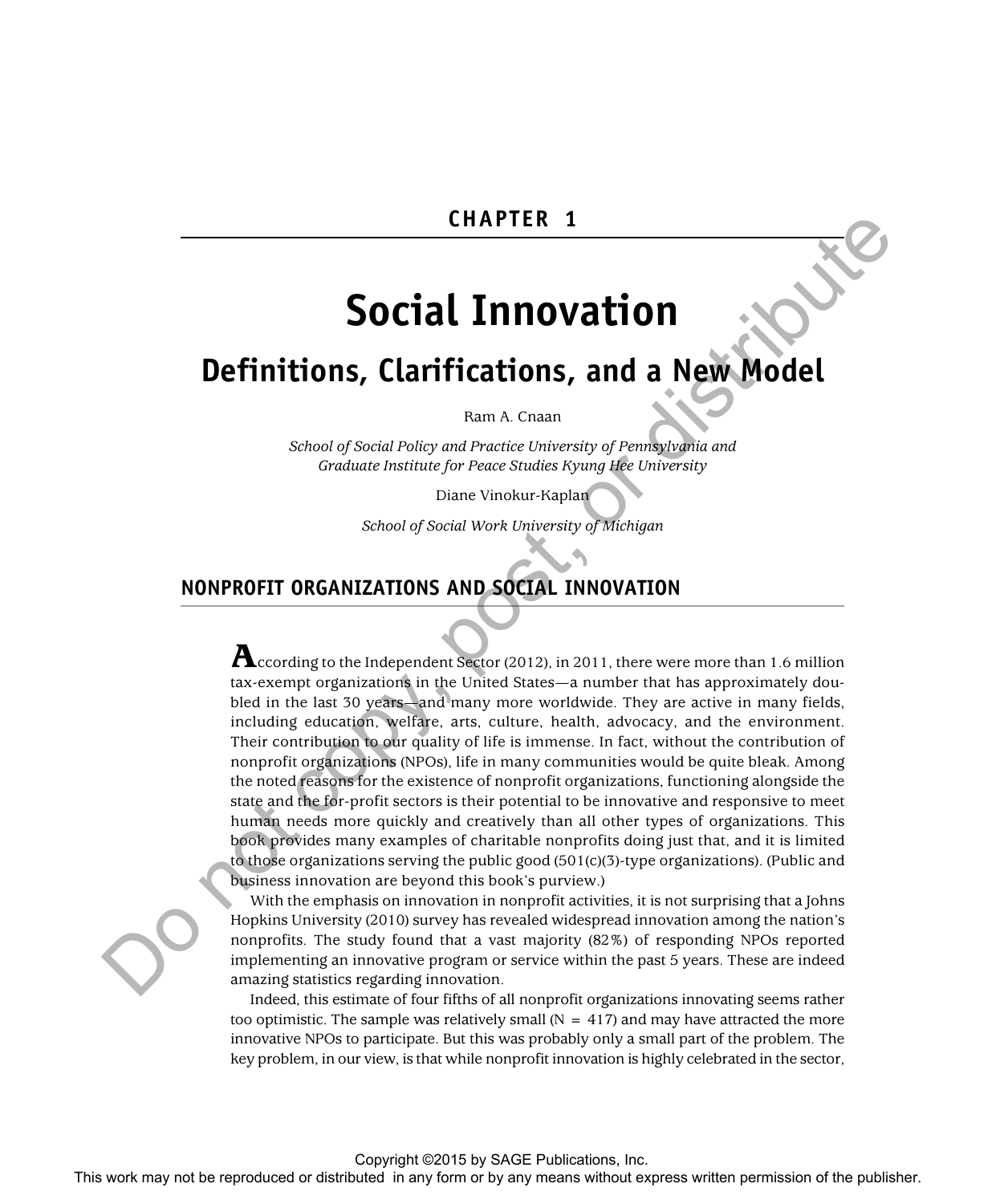*there is no clear understanding of what qualifies as innovation and what does not*. For example, if an NPO decides to follow funding opportunities and start serving a new group of clients, is it an innovation or mere survival adaptation or both? If an NPO adds an auditing department, is it an innovation or a normal sign of growing organizational complexity? What qualifies as a real social innovation is a serious dilemma for which there is currently no clear answer.

In this introductory chapter, written by the book editors, we first discuss the problematic nature of deciding what an innovation is; by citing a few of the most commonly used definitions of innovation, we show that they are limited in their breadth coverage. In the rest of the chapter, we try to develop a model that presents a more comprehensive view of nonprofit innovation, one that can be used to define many initiatives as innovations while still distinguishing the unique characteristics of each innovation. It should be noted that this opening chapter concentrates on definitional issues, while Chapter 2 by Björn Schmitz provides a broader conceptual analysis of social innovation, social entrepreneurship, social enterprise, social business, democratic enterprise, and their interrelationships. We opted to avoid duplication and focus in this chapter on an attempt to provide a new conceptual road map to categorizing nonprofit innovations. We are aware that for some readers this road map will be a useful tool in distinguishing between the nature of various innovations, while other readers will prefer to dive directly into the cases. It is more than express with the reproduced or the reproduced or the reproduced or the reproduced or distributed in any form or by any means with the publisher. This includes we can consider the publisher and the publishe

The two opening conceptual chapters do not cover the "how to" of innovation. These chapters attempt conceptually to tackle the muddy definitional world of nonprofit social innovation. A more practical understanding of the innovation process is reserved for the concluding chapter in part 5. In this final chapter titled "Lessons Learned: What Do We now Know of Innovative NPOs and Can They be Replicated?" we provide a summary of the themes that emerge from the cases in this book. These themes are more practical in nature, because they try to find commonalities between the cases that come from different countries, regions, and fields. The summary provides an understanding of what it takes to be innovative, from the conception of an idea to its full implementation. We should note that the concluding chapter is not an action guide, but it provides an outline of the practical dimensions of carrying out nonprofit innovation.

In addition to these three conceptual chapters in Parts 1 and 5, the book is divided into three parts. In the first part of social innovation cases, we present cases in which the innovation involved the formation of a new nonprofit organization. This part of the book contains Chapters 3 to 12 and contains the cases of Welfare Reform Liaison Project (WRLP) (Chapter 3), HelpHOPELive (Chapter 4), Café au Play (Chapter 5), The Mind Trust (Chapter 6), GiveIndia (Chapter 7), The Social Innovation Foundation of Hungary (Chapter 8), Resto van Harte (Chapter 9), Seacology (Chapter, 10), Dialogue in the Dark (Chapter 11), and Krembo Wings (Chapter 12).

The second part of the cases is composed of cases emphasizing collaboration. While all innovations require collaboration, in some innovations collaboration is the essential ingredient. This part of the book contains Chapters 13 to 15 and contains the cases of The Center for Rural Development in Appalachia (Chapter 13), Living Cities (Chapter 14), and the New York City Collaboration (Chapter 15).

The third group of cases focuses on innovations that occurred within an existing nonprofit organization. In some cases, this meant that the organizations as a whole changed and in others that the change was partial or related to a certain part of the

#### Copyright ©2015 by SAGE Publications, Inc.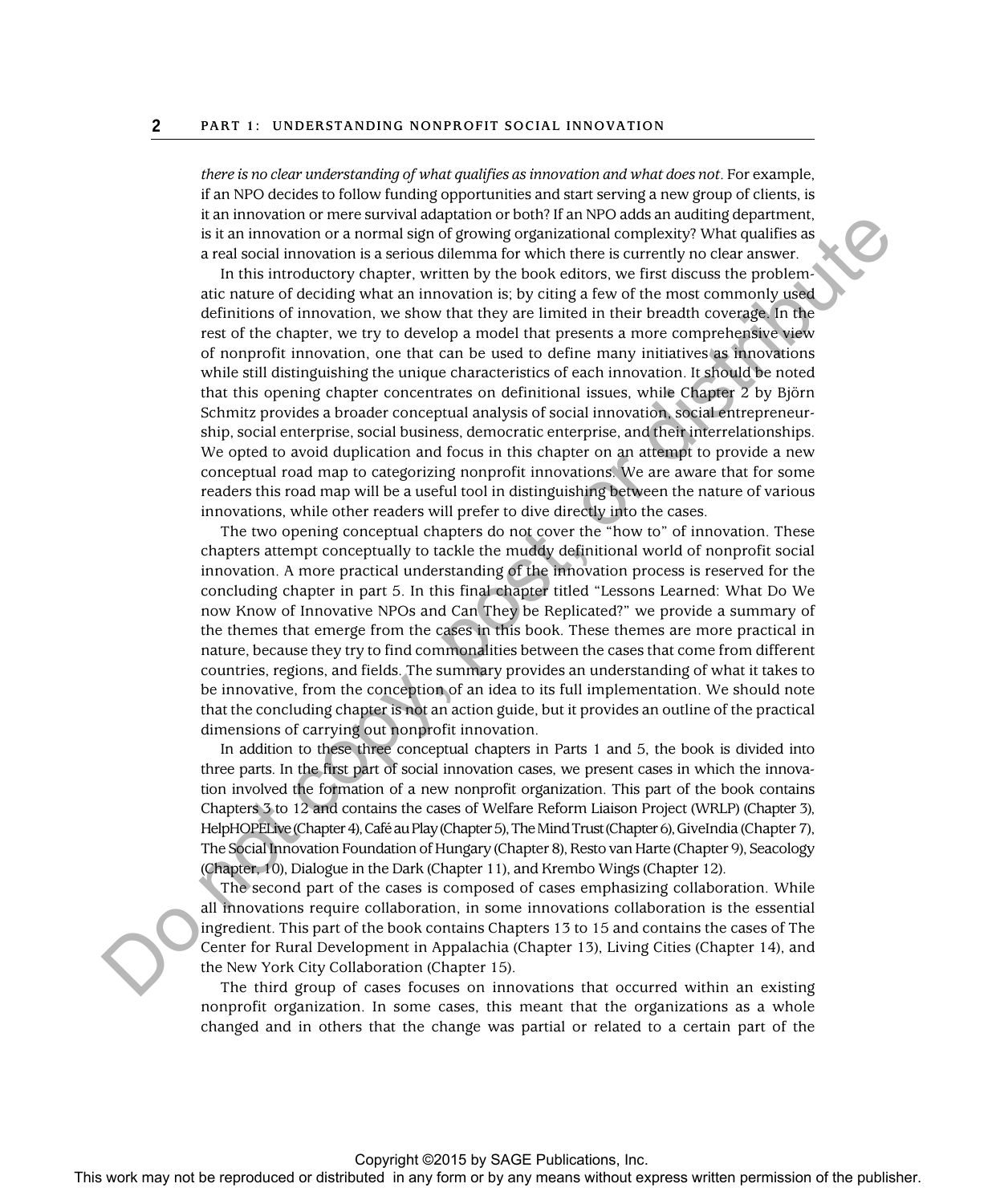organization. This part of the book contains Chapters 16 to 20 and contains the cases of the YMCA (Chapter 16), Third Sector New England (Chapter 17), Metro TeenAIDS (Chapter 18), the Jungbo Foundation in South Korea (Chapter 19), and two faith-based social service organization in Germany (Chapter 20).

In the classical sense of social innovation, NPOs promote innovation because they are able to see a problem to which most people are oblivious or to come up with an innovative solution. Clearly, such daring organizations are led by people who are courageous and who possess a creative worldview. We aimed to highlight cases of successful innovations both in the United States and internationally. We do so to show that innovation in nonprofit organizations is not exclusively American. Innovation in nonprofit organizations is a worldwide phenomenon. Sometimes, organizations in one culture can replicate and adopt an innovation from another culture and other times the innovation is applicable only in one culture or locale. Regardless, the process of innovation is universal and we believe that one can learn from successful innovations regardless of where they take place. We hope that those who read this book will think creatively and analytically about them. By focusing on the innovative cases we have selected and the thematic analysis we present in these two introductory chapters and the concluding chapter, readers will gain an appreciation and inclination to think creatively and, hopefully, come up with additional successful nonprofit innovations. The cost may not be reproduced or the control or distributed is the representation of the reproduced or the reproduced or the publisher or by any point of the reproduced or the control or the publisher. Change any form or

## **THE QUEST FOR SOCIAL INNOVATION**

It seems that just about everyone today is encouraged to be innovative. Almost every nonprofit management job advertisement expects the potential candidate to be able to innovate. Every review of directors or presidents of organizations assesses such individuals' achievements in innovating within their organizations. Creativity and innovation are the current major characteristics required of leaders and successful managers, and those individuals who just do reliable, routine, and high-quality work are often looked upon as lacking something. Professional literature reflects the same quest. For instance, in the for-profit realm, Crossan and Apaydin (2010) conducted a meta-analysis and found that articles on innovation in business and economic journals grew, on average, 14% per year from 1981 to 2008.

The quest for innovation is not unique to any sector, because even the public sector has been called on to be innovative (Borins, 2008; Osborne & Brown, 2011). For example, when President Barack Obama was elected to the White House, he reorganized an existing office to become the *Office of Social Innovation and Civic Participation*. One of the Office's principal activities is handling the *Social Innovation Fund*, which holds a total of \$124 million. Indeed, social innovation is the current mantra in most human service organizations.

Why this massive quest for innovation? We live in an era of rapid change that has brought forth rising citizen expectations, emerging new social problems, demand for social services that were previously unattended, limited public fiscal resources, and the perception that we face complex social problems that cannot be remedied by standard solutions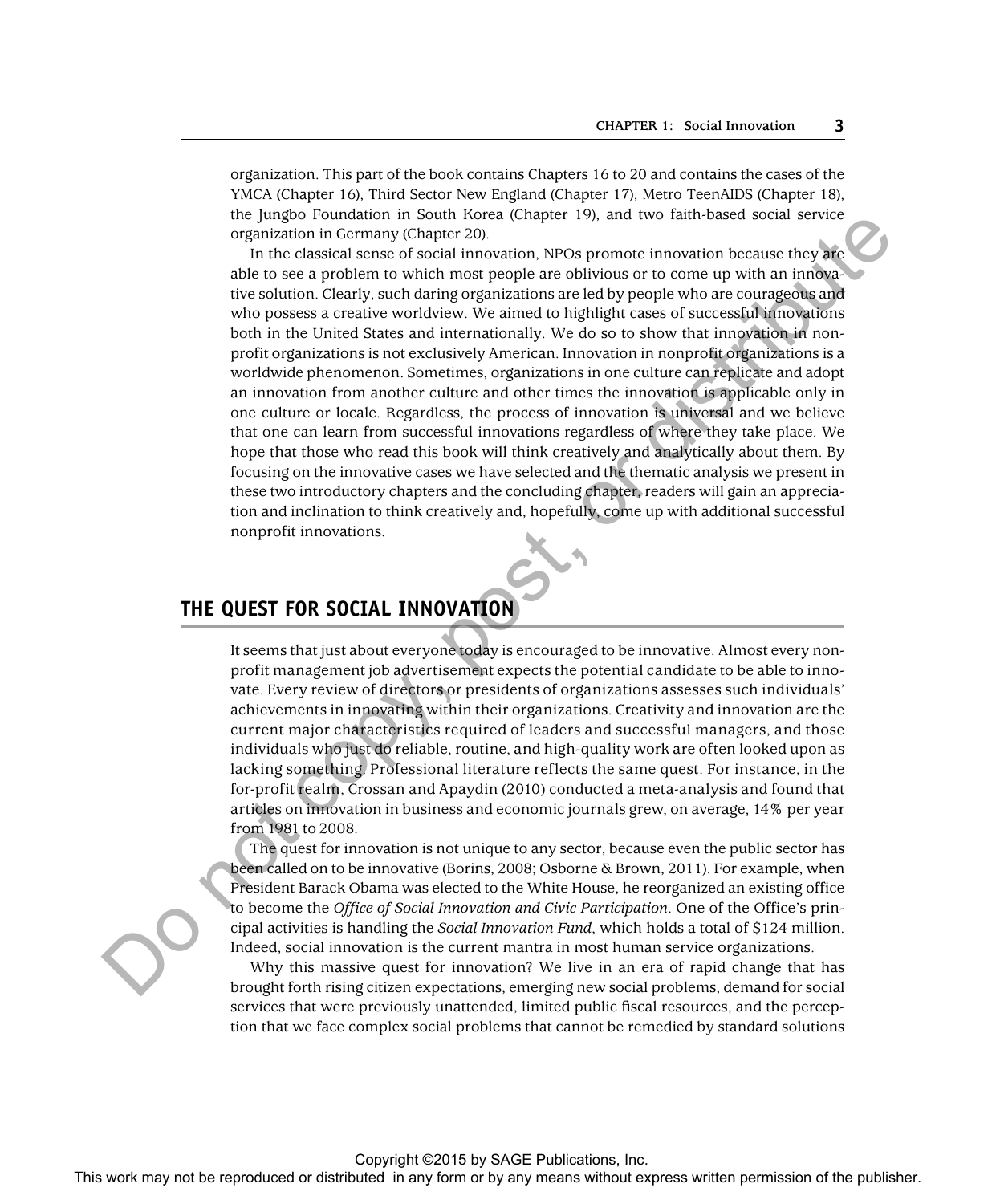even if additional resources become available. Complex reality calls for new solutions by all three sectors, and the way to find these solutions is to be innovative.

Indeed, the future of the nonprofit sector is based on social innovations. The special power of nonprofit organizations is to do what public organizations cannot do because of the lack of political will or the regulations they face; or because they produce goods and services that for-profit organizations will not because it is not profitable for them to do so. The ability to identify new needs, to find means to help people who are not served or are not served well, and the courage to initiate and reorganize service delivery are all innovations that make social nonprofits exciting and hopefully more efficient, effective, just, and sustainable. We set out next to provide to students of nonprofit management and leadership an overview of the typical dimensions arising in defining social innovation in the social innovation literature.

## **DEFINING SOCIAL INNOVATION**

Before providing a set of examples regarding social innovation, we should ask what social innovation actually is. The term is illusive, multidimensional, and still means many different things to different people. There are many concepts and theories that guide the thinking about social innovation. There have been many attempts to understand what social innovation is and what its boundaries are. Yet confusion is often the order of the day. When we entered the concept "social innovation" into Google Scholar, we found over 25,100 academic documents that contain this phrase. And yet there is no clear agreement or understanding of what is, and what is not, social innovation.

Anheier and Leat (2006) defined an *innovation* as ". . . an idea, practice, or object that is perceived as new" (p. 4). While this is a solid inclusive definition, for the purpose of this volume, this definition is too inclusive and unspecified. The Center for Social Innovation at The Stanford University Graduate School of Business (2014) defines *social innovation* as ". . . a novel solution to a social problem that is more effective, efficient, sustainable, or just than present solutions and for which the value created accrues primarily to society as a whole rather than private individuals." Another eloquent definition was offered by Murray, Caulier-Grice, and Mulgan (2010), who defined "social innovations as new ideas (products, services and models) that simultaneously meet social needs and create new social relationships or collaborations" (p. 3). In other words, they are innovations that are both good for society and enhance society's capacity to act. This definition was also adopted almost verbatim by the European Union (2012). The mean or the reproduced or the repression or the reproduced or the reproduced or the reproduced or the reproduced in any form or the publisher or the publisher or the publisher or the publisher. This were the publisher

Another example of a well-used definition that is too broad to be of much help is the one proposed by Phillis, Deiglmeier, and Miller (2008). They defined *social innovation* as "a novel solution to a social problem that is more effective, efficient, sustainable, or just than existing solutions and for which the value created accrues primarily to society as a whole rather than private individuals." There are many other definitions of social innovation such as the one by Westley and Antadze (2009), who suggest that "social innovation is a *complex process* of introducing new products, processes or programs that profoundly *change* the basic routines, resource and authority flows, or beliefs of the *social system* in which the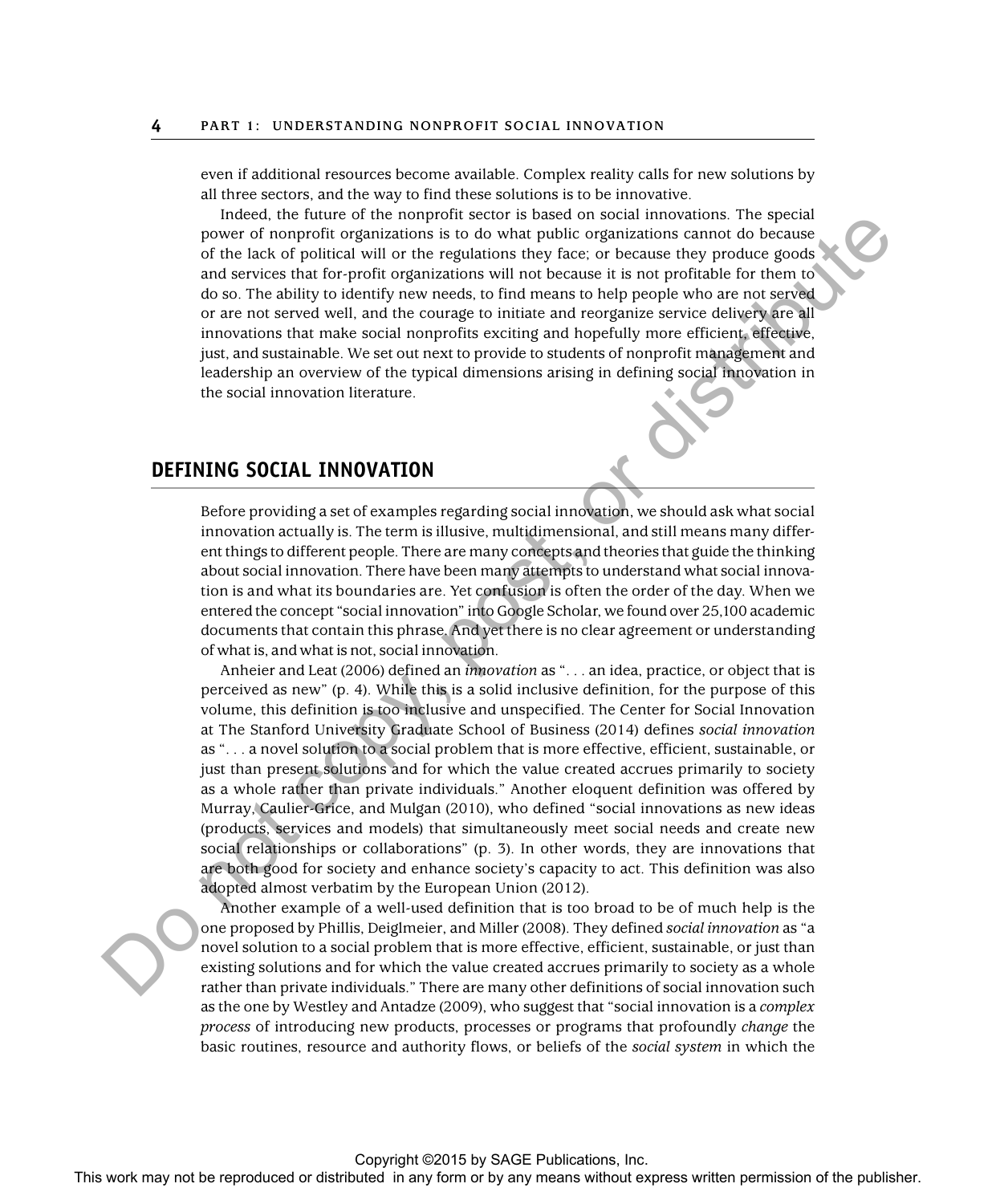innovation occurs. Such successful social innovations have *durability* and *broad impact* " (p. 2). The essence here is not on newness but on changing an existing routine, resources and authority flows, or beliefs in a manner that leaves a long-lasting impact. Again, the definition is too general and misses the many nuances of social innovation.

Damanpour (1991) contended that innovation involves change, but not all kinds of change can be termed innovation. Innovation must involve a break from the existing practices and mindsets and the creation of something new. While this definition excludes *regular change* from *innovative change*, it is still difficult to determine its borders. Damanpour and Schneider (2008) stated that innovation can be either radical or incremental, and it can be based on either the generation of an original invention or the adoption and adaptation of known innovations into new places or new contexts.

We could have cited numerous other definitions, but none were not sufficiently encompassing. When definitions try to tackle a complex field that is composed of many variants and to simplify it into a generic definition, the important nuances of social innovations are lost. Instead of celebrating the many variations of nonprofit and social innovation, the definitions are generic and do not help us classify the variety that exists in social innovations. Our aim is to provide a conceptual framework that will capture most forms and variations of social innovation in an organized manner. But before turning to this discussion, we need to clarify the relationships between social innovation and social entrepreneurship. It is clear that any social innovation starts with a great idea about a problem or an issue that is either ignored or underserved (Amabile, Conti, Coon, Lazenby, & Herron, 1996). But ideas are never enough. They are a prerequisite that is not sufficient. While creativity is related to the production of novel and useful ideas, innovation is related to the successful implementation of creative ideas within an organization, a community, or society (Amabile et al., 1996; Oldham & Cumming, 1996). The innovative idea needs champions who advocate for it and persuade others of its relevance and its utility. Hence, social innovation is the combination of a creative idea and someone (or more than one person) investing numerous hours, resources, and skills to make it real. To go back to the French origins of "entrepreneur," it is someone who undertakes to actualize a novel idea. (Note that the concept and role of social entrepreneurs is elaborated in the next conceptual chapter [Chapter 2] and is discussed in the concluding chapter [Chapter 21].) The may note to constrain the reproduced or distributed in any form or by any means when the reproduced or distributed in any form or by any means when the publisher or distributed in any form or by any means we are the pu

In sum, it seems that most academic treatments of social innovation regard it as a unidimensional category devoid of real complexity. At times, some authors went as far as offering a two-by-two model of social innovation (cf. Osborne, 1998, 2002), but the reality is that when we critically analyze social innovations, there are more dimensions that can be used to distinguish between them.

We believe that we should complement the many existing sources with a comprehensive view of social innovation that can serve as a guiding theory for describing the complexity of social innovation and its boundaries (DiMaggio, 1995; Van Maanen, Sørensen, & Mitchell, 2007). In this respect, we follow DiMaggio (1995) who contended that "good theory" is multidimensional and that the best theories are hybrids, resulting from combining different approaches to theory. The technique we use in this chapter to highlight the complexity and multidimensionality of social innovations is known as a *mapping sentence*. We explain it later on in this chapter. For now, our concern is if there is a way to say that one nonprofit activity is definitely not an innovation and another activity is definitely a social innovation.

#### Copyright ©2015 by SAGE Publications, Inc.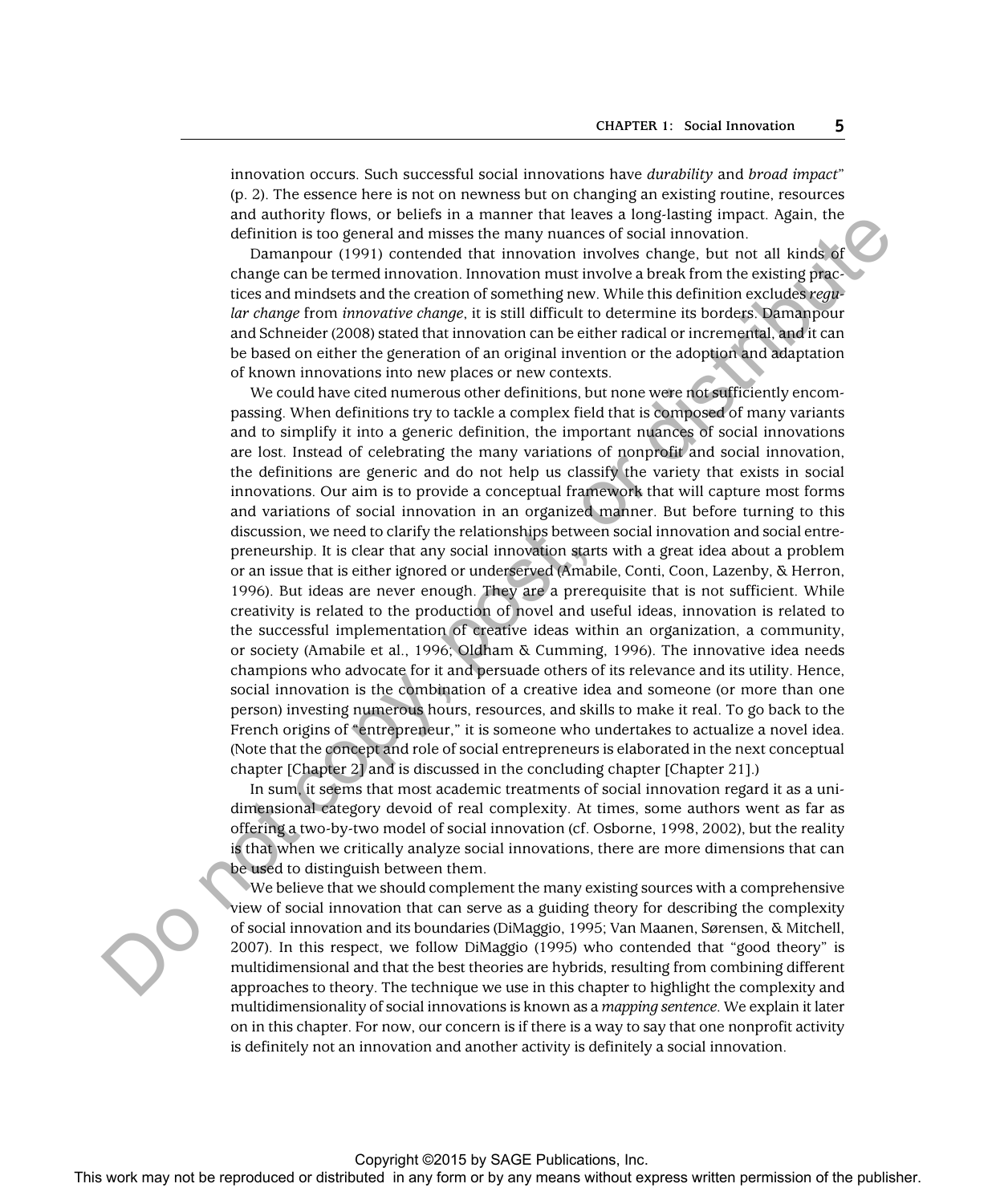## **THE BOUNDARIES OF SOCIAL INNOVATION**

It is important to note that in many aspects of life, innovation is not always a priority. On an individual level, the authors of this chapter would not like the pilot who flies the plane to be innovative in the sense of not following protocol and possibly endangering lives. We want said pilot to follow procedures, be reliable, and avoid risk taking, unless an emergency warrants it. The pilot should be applauded and rewarded for being precise and following procedures. Yet, on a systematic level, we also want someone to find innovative ways to make flights safer, cheaper, more comfortable, and to meet unforeseen emergencies.

Furthermore, it is not clear if being innovative is always a good thing. If an organization is serving young people with disabilities by effectively helping them find employment year in and year out, and many people with disabilities are being successfully served, why should innovation be instituted? There are many college-counseling services that effectively and efficiently help students prepare for college, and, as such, they do important work. There are soup kitchens that night after night feed numerous homeless people and are effective and nourishing for years without being innovative. These and many other wonderful services do not need to innovate simply because it is fashionable to innovate. If we fail to financially support these routine services and seek only to support new innovations, the world will suffer. Yet the quest for innovation in general, and for social innovations in particular is stronger today and more valued than at any time in history. It seems that social innovation is in high demand, even though what it is and what it does in particular are not always very clear. It is important to oroto that in any appear to the any form or behavior is not always a point);<br>
The work may not be reproduced in any means we have the publisher of the publisher. The means we reconstruct the publisher o

The world is changing, resources are fewer, and social innovation is essential. Yet it is important to note that many quality organizations provide high-level services with minimal innovation. In fact, the majority of nonprofit organizations do not fall into the social innovation definition, and that is no way a sign of disrespect or a stain on their reputation.

What we are looking for in this chapter is a means to conceptually define what is, and what is not, a social innovation, and, offer a model that will distinguish between different types of innovation. Maybe the oldest and seminal definition and classification of social innovation is attributed to the economist Joseph Schumpeter (Dodgson, 2011; Pol & Carroll, 2006). Schumpeter introduced new ways to look at innovation, economic transformation, and the notion of creative destruction (Schumpeter, 1912). Schumpeter does not focus on the traditional supply and demand but on innovation, entrepreneurial activities, and market power. For example, he suggests that technological innovation can create conditions that are ripe for monopolies, which are outside the supply-demand equation. He also observed that nearly all businesses that fail are victims of innovation by their competitors (McCraw, 2010).

Schumpeter's contribution to the understanding of innovation outside the market was even greater. He provided us with the first classification of five types of economic innovation. These five types are (1) introduction of a new good or a new quality of a good, (2) implementation of a new production method, (3) accessing of a new sales market, (4) accessing of a new source of supply of raw materials or intermediate goods, and (5) rearranging of the market position (e.g., a bursting of an existing monopoly or market order). The influence of Schumpeter's classification of innovation is so pervasive that it is still the one most used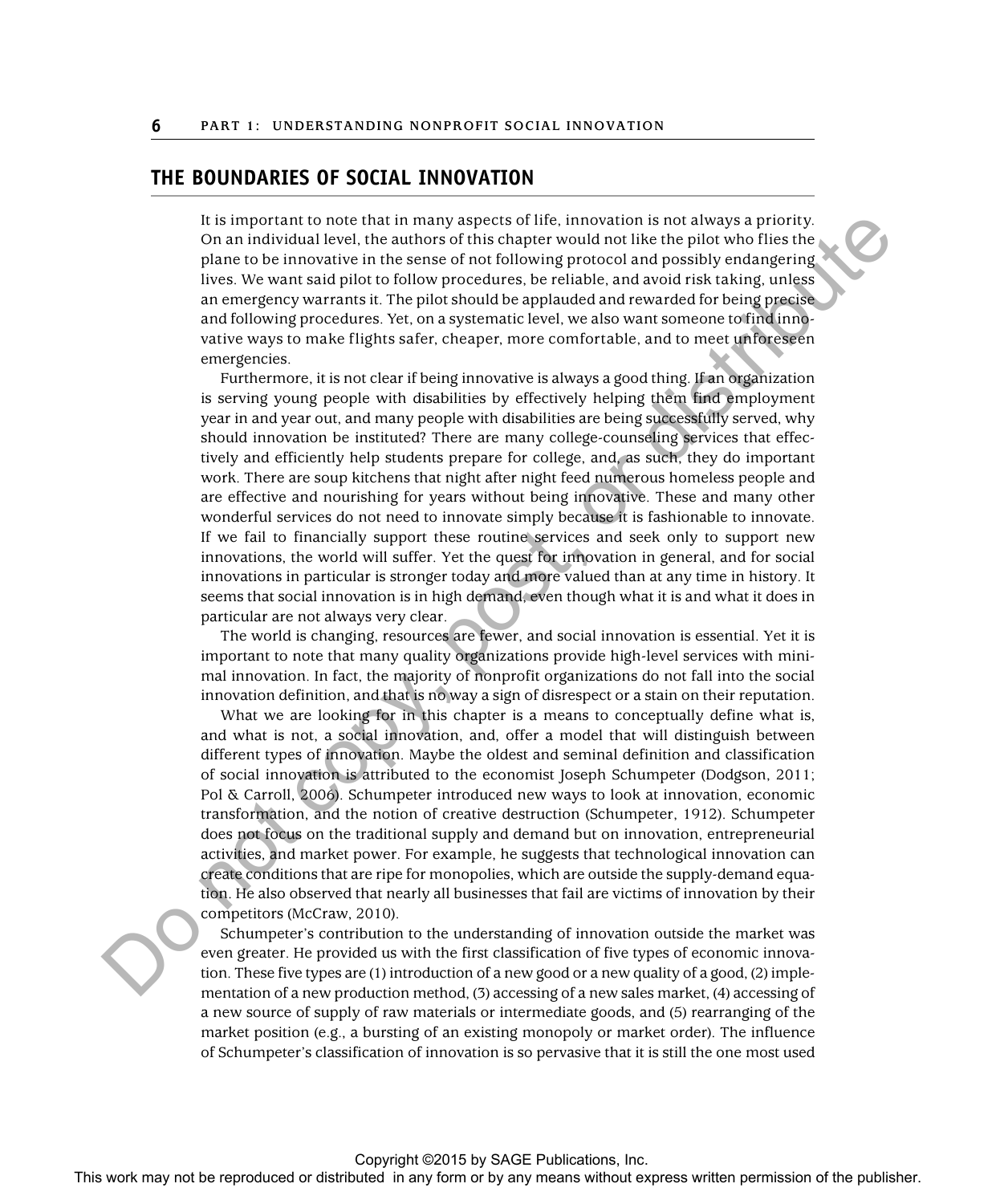today. For example, the Organization for Economic Co-operation and Development (OECD & Eurostat, 2005) refers to innovation in the following manner: "An innovation is the implementation of a new or significantly improved product (good or service), or process, a new marketing method, or a new organizational method in business practices, workplace organization or external relations" (p. 46).

As such, Schumpeter provides us with the first differential classification and an understanding that not all innovations are the same. We did not use his classification as such, because it is better suited to the economic sphere of production and business, and we follow the footsteps of scholars who contend that for-profit and nonprofit innovations are not the same. For example, Hull and Lio (2006) compared innovations in these two sectors and concluded that key differences exist in vision, strategic constraints, and financial constraints between the sectors. However, Schumpeter's contribution definitely helped shape our thinking, as can be seen in the following section, and it is further addressed in the next conceptual chapter. The matrix work or the rest of the rest of the rest or the rest or the publisher and the rest or the state of the publisher and the rest of the rest of the rest of the publisher and the publisher  $\sim$  by any filter the pu

## **MAPPING SENTENCES AND THEIR APPLICABILITY**

When attempting to provide a theory of a concept as wide and complex as *social innovation* , one cannot expect to achieve a grand theory that will be all inclusive, but rather to provide merely a systematic overview that offers a wide but limited set of possibilities. One way of systematically organizing the universe of observations regarding a social phenomenon or a field of investigation is through developing a mapping sentence. This method was developed by Louis Guttman (1959) as a means to systematize a field of study.

Mapping sentences proved helpful in many areas of investigation in which the universe of possibilities seemed endless and when no coherent picture of the field had emerged. They were used in areas such as the study of values (Levy, 1976); intelligence (Guttman, 1965; Guttman & Levy, 1991); achievement motivation (Talsma, Van Den Bercken, Houtmans, & De Bruyn, 1992); interpersonal behavior (Schutz, 1992); volunteering (Cnaan & Amrofell, 1995); children's perception of their family environment (Guttman, Goldschmidt, & Fischbein, 1997); developmental psychology (Bergling, 1999); and self-personality (Levy & Sabbagh, 2008).

Guttman proposed that mapping sentences can be used as a definitional system for analyzing a universe of observations to make explicit in a reliable way which items belong to the content universe and which do not. While a mapping sentence can be tested empirically using "facet analysis," its key contribution is taking the variations or different components of any field of study and presenting them in a series of related facets. Each facet contains a limited set of related and often mutually exclusive options or categories.

For example, in analyzing the concept of social innovation, one facet may be "the innovator." This facet can take many forms based on what is most commonly presented in the literature. The social innovator can be a person suffering from the problem area in which the innovation takes place, a person familiar with someone who suffers from the problem, someone not directly related to the problem, a professional working in the field of the problem, a committee charged to study the problem, an organization active in this field, or any combination thereof.

Copyright ©2015 by SAGE Publications, Inc.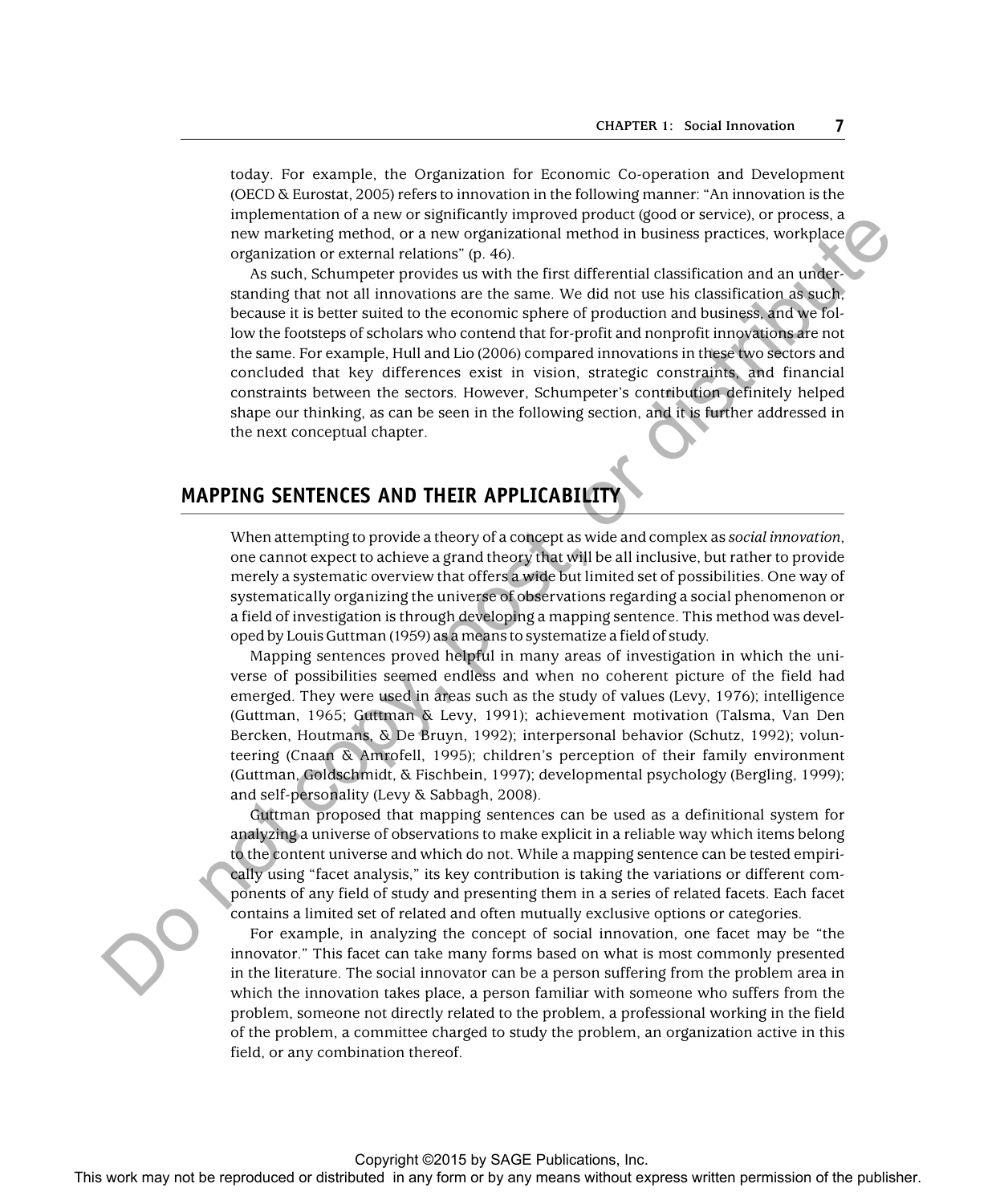Once a facet is completed, it is related logically to another facet. In our example, the above facet may be linked to the auspices under which the social innovation took place and so on. Once the full sentence with all its relevant facets and their related options and/or categories is established, each social innovation in general, and specifically each one in this book, can be presented as a unique case of the mapped sentence by selecting one or more categories in each facet.

In sum, the mapping sentence specifies the facets and the relationships between them. It is characterized by (1) its domain, which contains information about the conditions that set the stage for recording observations, and by (2) its range (i.e., response facet), which specifies the relevant set of observational outcomes and their meanings. The mapping sentence's phrases link the facets together, and they make available the semantic structural unity implied by the content universe. A mapping sentence also provides a definitional framework that can be used for generating hypotheses about the relationships among both the facets and their elements.

It should be noted that some categories might overlap between facets, while some categories in one facet may be more often linked with a few but not all categories of another facet. For example, the category of "identifying a new target population" appears both in the facet of " *who benefits*"and in the facet of " *what is being innovated*." Each of these two facets answers a different question, and not in all cases will the presence of "new target population" be appropriate in both facets. Put differently, members of a new population may be the beneficiaries but what is innovated is a new technology and the discovery of a new population. It is possible, for example, that what is innovated is a new method of intervention but that the primary beneficiaries are people who were previously underserved. As such, for each case in the book, we draw the most relevant social innovation mapping sentences based on the proposed facets and categories. This work may not be reproduced or the reproduced or distributed in any form or by any form or by any form or by any form or by any form or by any form or by any form or by any form of the publisher. This was not be repro

In this chapter, we attempt to apply the logic of mapping sentences to the domain of social innovation. We first provide a set of four facets and their respective options and/or categories. We do so by focusing on each facet separately and providing examples from the book for as many options and/or categories as possible. We then link all the facets into one logical sentence. The final product is a road map for categorizing and understanding what is included under the concept of social innovation and its many possible variations.

## **MAPPING THE CONCEPT OF SOCIAL INNOVATION**

Based on reading many texts that define and explain social innovation, it seems that we need four key facets to capture the domain of social innovation. The first facet deals with *What is being innovated* and consists of six categories. It is followed by analyzing *Who benefits* (consisting of four categories), which is then followed by identifying *Who is the innovator* (consisting of six categories). It concludes with an assessment of the *Magnitude of innovation* (consisting of four categories). Each case in the book and each case of social innovation can find a specific path through these four facets and identify its unique set of relevant categories. At minimum, there are 576 distinct paths if each analysis of social innovation selects one and only one category from each facet. But because it is possible to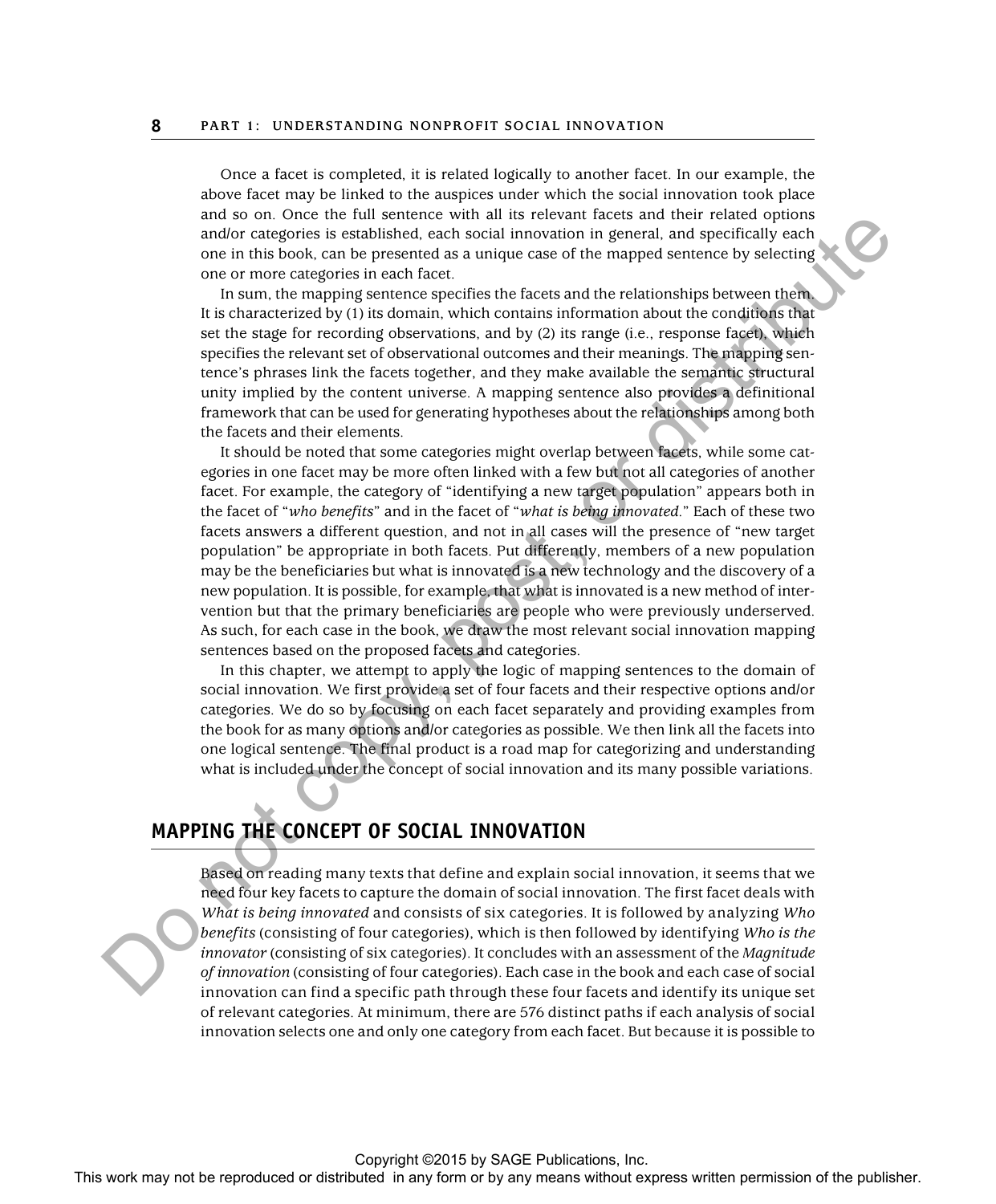choose two or more categories within one facet and at times to decide that no category in a given facet is relevant, the number of possible paths is much larger and reflects the complexity and variety of possible social innovations.

#### **Facet 1: What Is Being Innovated?**

Often, when we discuss the concept of social innovation, the first thing that comes to mind is an organization that has revolutionized a certain domain for a social purpose; for example, Habitat for Humanity revolutionized the field of building homes for poor families. But innovations can be undertaken in many shapes and forms and still be innovative. In this facet, we discuss six categories of what can be innovative. We are likely not inclusive enough, and the categories are not mutually exclusive. Often an innovation is large scale and spans over more than one category (see Figure 1.1). The key options and/or categories we use that render positive change and produce social benefits are identifying (1) A new group of clients; that is, moving to serve those who are not recognized as people in need or are seriously underserved; (2) A new subgroup of clients for the organization including people who the organization found out to be effective with (as in the case of providing disaster counseling when needed by an organization with the relevant expertise) or a new group of clients that is served by others maybe faraway but not by this specific organization; (3)An innovative intervention that was not used before; (4) A known intervention used differently than others or differently than the organization applied it before; (5) An intraorganizational innovation that changed the way the organization works and moved it to better effectiveness and efficiency; and (6)An innovation in the relationships with stakeholders in the organization's environment (from funders to ex-clients). **Fact 1:** What is **Berling** Innovation and the reproduced or the result of the results of the reproduced or distributed in any means which is a smooth properties of the publisher is a smooth properties of the publisher is

The first thing that comes to mind when discussing "real" social innovation is identifying a new target population. While this may be the Holy Grail for all social innovation scholars, the reality is that such social innovation is rare. Among the chapters in this book, HopeHELPLive (Chapter 4) to some extent identified a new target population (people needing or recovering from organ transplants), but it more so identified an innovative way to address their financial need. In the context of South Korea, Jungbu Foundation (Chapter 19) identified a new target population of professional social workers who suffer from severe cases of burnout. However, given that these types of clients are served in other countries, it may be more a case of the second category; that is, a new group of clients that is served by others but not by their home organization.

HopeHELPLive is an excellent example of the third category. While its clients are also identified as an underserved group of people (the first category in this facet), it also developed a new intervention (community-based fundraisings by friends and relatives of those in medical need). After trying to raise funds from foundations and affluent neighbors, the organization's leaders realized that the best source of help is within the ill person's own social network. HopeHELPLive developed a new method of how to guide friends and relatives to fundraise, and a new intervention emerged. Similarly, Krembo Wings (Chapter 12) for disabled children and Dialogue in the Dark for blind people (Chapter 11) offer innovative interventions to known target populations, but for which organizations were not yet developed.

Copyright ©2015 by SAGE Publications, Inc.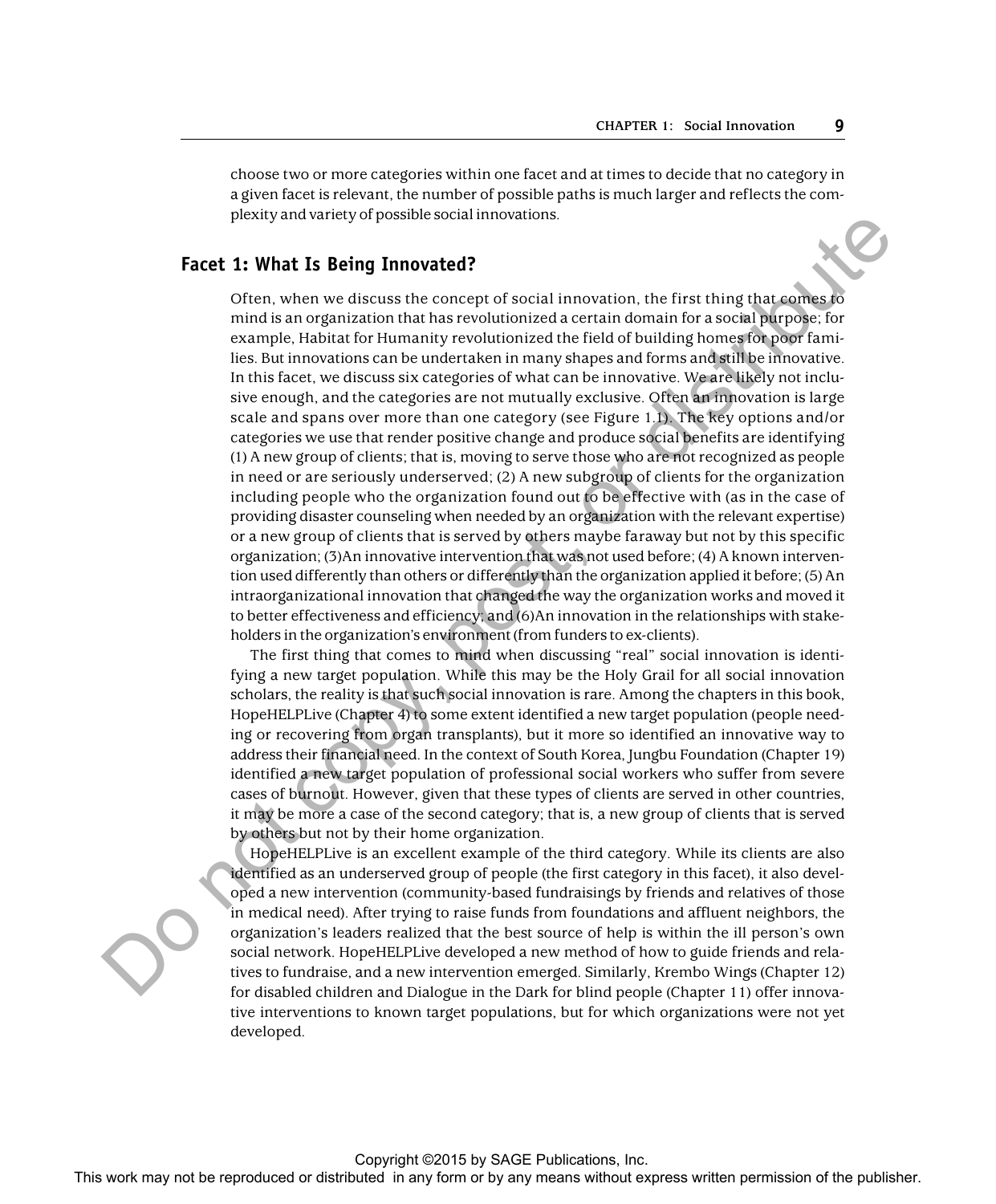

**10**

Copyright ©2015 by SAGE Publications, Inc.<br>This work may not be reproduced or distributed in any form or by any means without express written permission of the publisher.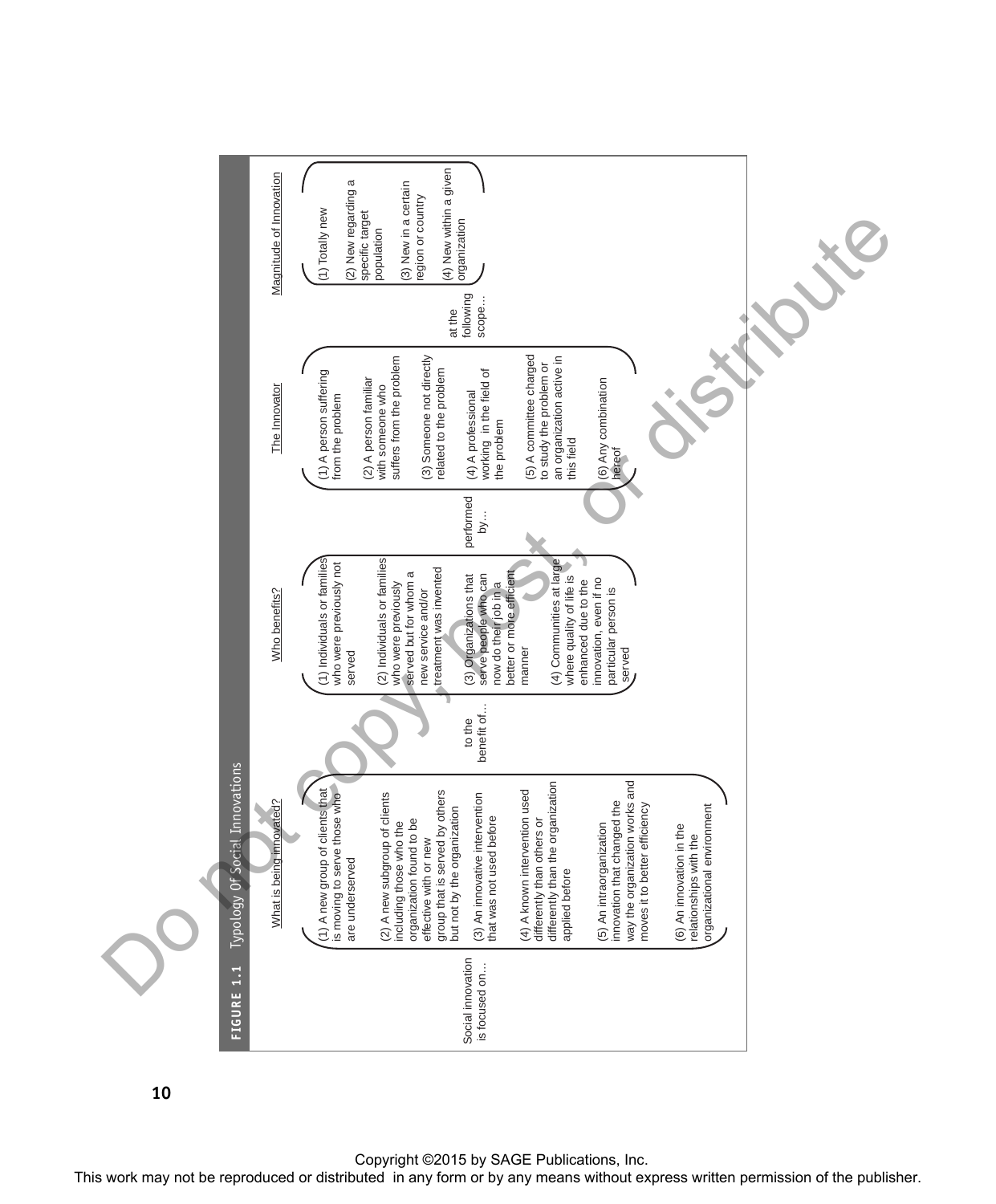The Welfare Reform Liaison Project (WRLP) (www.wrlp.net; Chapter 3) is an excellent case of the fourth category in this facet. The clients are known across the United States (welfare-to-work single parents) as those who need technical skills and support. However, WRLP organized itself differently by newly bridging different institutions within a community and as such was socially innovative and effective. Other organizations that applied modified intervention to a recognized group of clients are Café au Play (for parents and their young children; Chapter 5) and Resto van Harte (for the socially isolated; Chapter 9).

Metro TeenAIDS (Chapter 18) is an excellent example of the fifth category of intraorganizational innovation, namely, changing the way the organization works and moving it to better efficiency. The organization kept serving the same target population in the same geographical area, but shifted focus from direct service to advocacy. The client group, the intervention, and the scope are all familiar from other social service organizations. But the internal change within key mode of service was innovative and made the organization more effective in meetings its goals.

Seacology (Chapter 10) is a good example of the sixth category; change the relationships with key stakeholders. While it deals with environmental protection, its key innovation is regarding the relationships it forges with the local inhabitants of the island ecologies it selects to preserve. By applying patience and support to the locals' priorities, Seacology is more effective than most similar environmental protection organizations.

#### **Facet 2: Who Benefits?**

Osborne (1998), Osborne, McLaughlin, and Chew ( 2008), and Walker (2007) talked about the magnitude of the innovation. However, their proposed typology is binary: new customers versus existing customers. This typology, in our view, is too limited, and we thus proposed a more refined facet. The term *new customers* can mean people that were never served before or people who are new to the organization as is discussed in the first facet above. For us, the facet focuses on the people who benefit from the innovation and the degree to which they were served before. The key options and/or categories we use are (1) Individuals or groups who were previously not served, (2) Individuals or groups who were previously served but for whom a new treatment and/or service was invented, (3) Organizations that served individuals or groups and can now serve them in a better or more efficient manner, and (4) Communities at large whose quality of life is enhanced due to the innovation even if no one particular person is specifically served. Since vectorially and we see the representation of the reproduced or the reproduced or the reproduced or distributed in any form or by any means when the repression of the publisher in any means we could not be represente

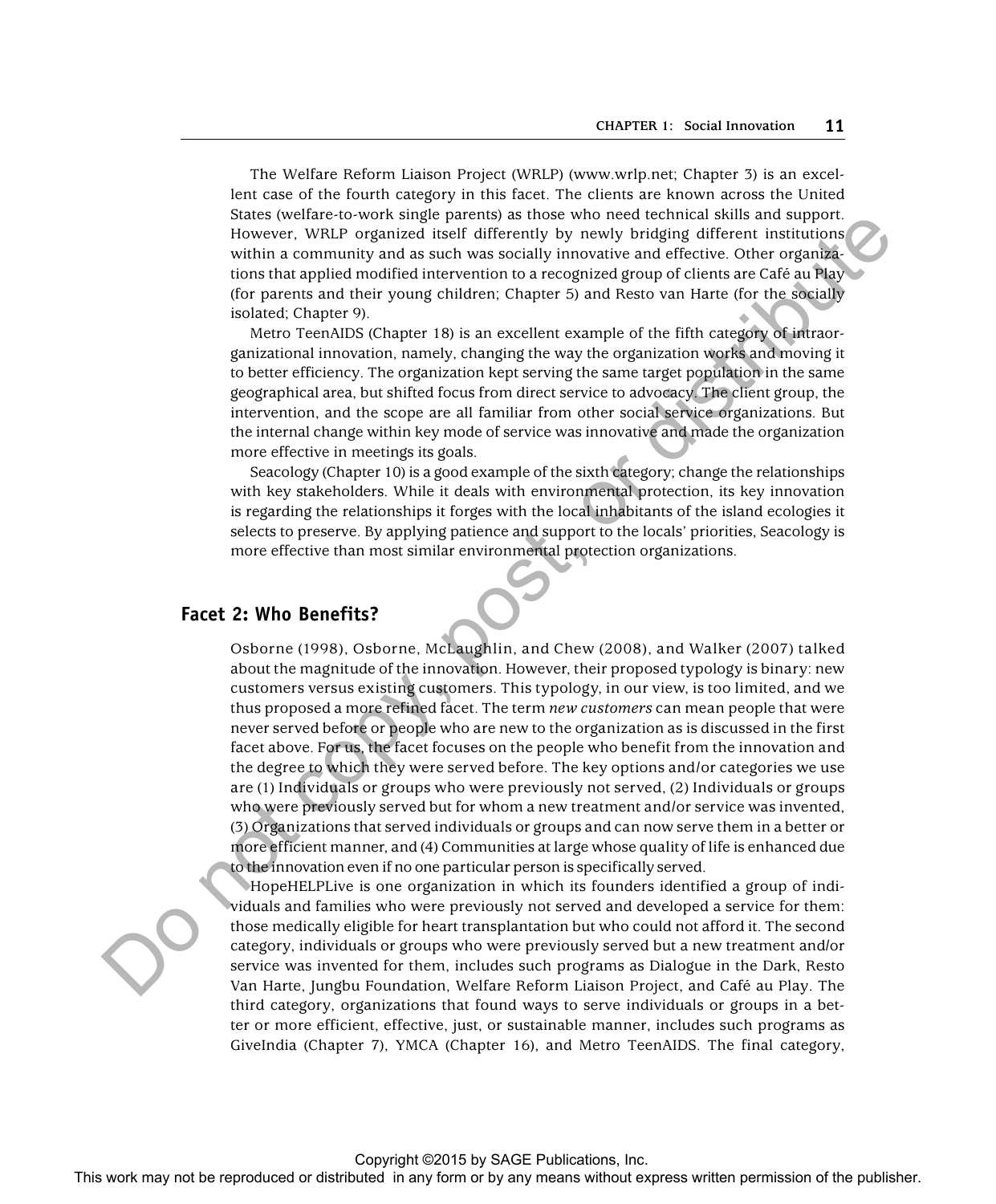communities at large where quality of life is enhanced due to the innovation, includes such programs as presented in the following cases: The Mind Trust, Living Cities, The Center for Rural Development in Appalachia, Third Sector New England, and Seacology.

### **Facet 3: The Innovator**

This facet can take many forms since the literature presents many characteristics of innovators. We start with a few possible characteristics that we do not use, for instance, the demographics of the innovator such as age, gender, nationality, and so on (for example in the case of Krembo Wings, the innovator was a teenager). We elected not to include demographics because they served more to answer the question of how the innovator looks rather than who the innovators are. It seems to us that the most interesting aspect of the innovator is the person/group/organization's relationship to the problem. When viewing social innovation from this perspective of who is the innovator, the following are the key options: (1) It can be a person suffering from the problem, (2) A person familiar with someone who suffers from the problem, (3) Someone not directly related to the problem, (4) A professional working in the field of the problem, (5) A committee charged to study the problem or an organization active in this field, or (6) Any combination thereof. Count of the **Franchises** may determine the fluorities and solve the reproduced in any means when the respect of the publisher or distributed in any means when the publisher of the publisher of the publisher of the publis

It seems that in most of the cases in this book, the innovator was not the person directly suffering from the problem, although they somehow had interest or empathy for it. In the cases of Krembo Wings, the innovator was familiar with people who were affected by the problem. In the cases of HelpHopeLive, Metro TeenAIDS, and Seacology, it was someone familiar with the problem but without a personal relationship to it. In the cases of Welfare Reform Liaison Project, The Mind Trust, Resto Van Harte, GiveIndia, and Dialogue in the Dark, the innovator was a professional working in the field or in a related field. Finally, in the cases of the Jungbu Foundation, Third Sector New England, Living Cities, and the YMCA, the innovation came from the work of a collective or a committee within an organization. Only in the case of Café au Play did the innovations start with a person in need. The person behind the initiative found herself a single mother in Portland with no public spaces to meet people like herself.

## **Facet 4: Magnitude of Innovation**

The final but not least important question to be asked is how new a social innovation must be. This book is filled with amazing stories of social innovations. When the authors met to discuss these cases, we were all in awe of the astounding stories and the great diversity regarding social innovations. Yet in many cases people noted that the innovative aspect of what was presented was locally limited, and the innovator might not be the first to come up with the idea and program. If a solution to a problem is invented in Guatemala, and a few years later it was found that the same solution was already in existence in Nepal, is the Guatemalan social innovation no longer considered an innovation? Is the Guatemalan case, although it produced an invention, merely a diffusion of an innovation? As such, one debate is whether an innovation must be totally new and almost like a patent or whether adopting a solution from one place to another is also an innovation.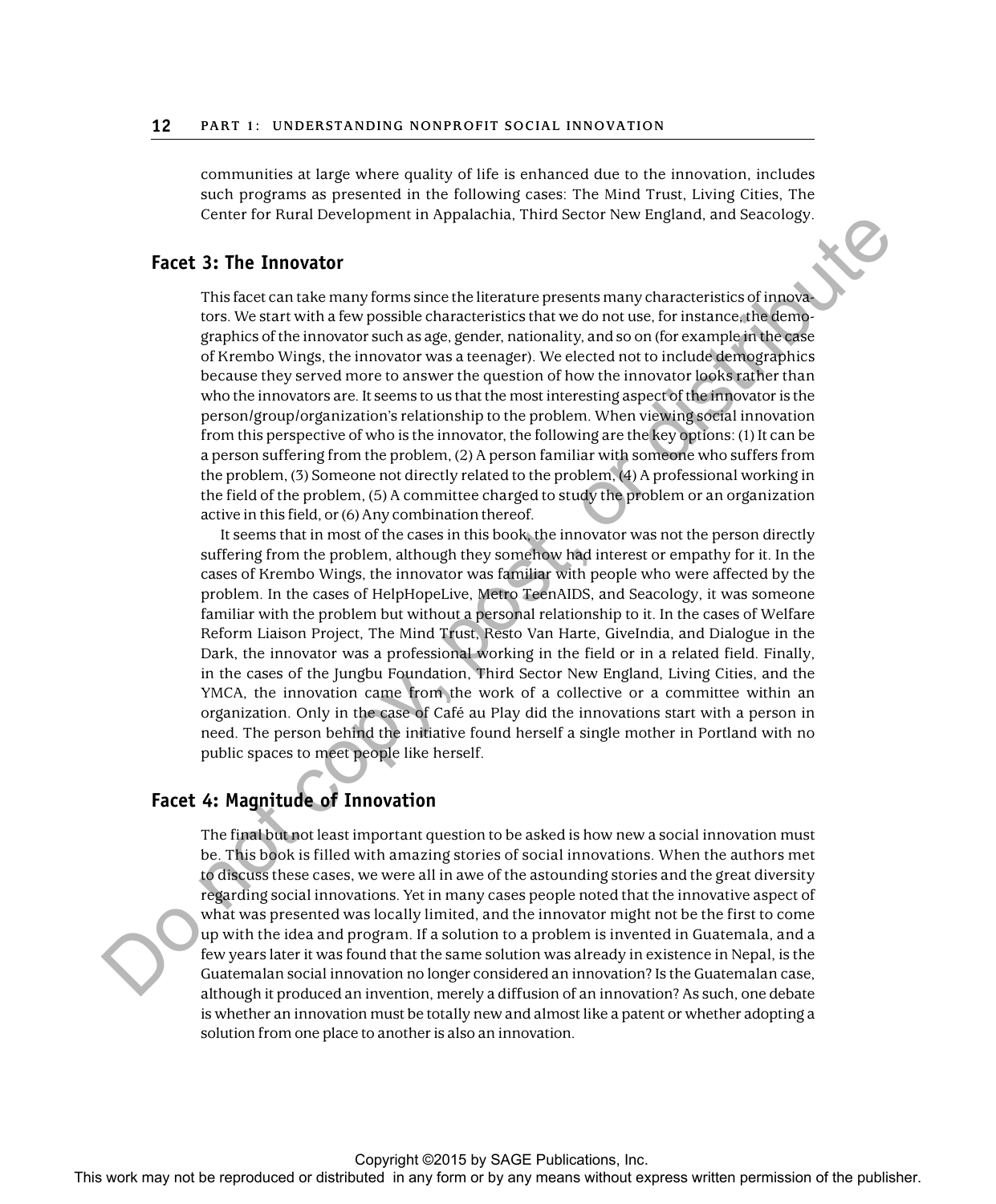There are no agreed upon answers to this question regarding the boundaries of social innovation. Instead of answering the above questions, we turn to what the literature tells us about social innovation. So one key facet when assessing social innovations is the degree to which the innovation is absolutely new, at least to the particular site. It seems that in this facet the key categories are (1) Totally new (never been done anywhere in the world), (2) New regarding a specific target population, (3) New in a certain region or country, and (4) New within a given organization.

It is difficult to state that any of the cases contained in the book is indeed totally innovative and that nothing like it has ever been done before. It seems that this category is more an ideal rather than a practical category. In the context of this book, some social innovations were easy to place within the remaining three categories. For example, when HelpHOPELive was founded, it was geared to a totally new population of people needing heart transplantation, but fundraising to help sick people was done formally and informally in many parts of the world. The Center for Rural Development in Appalachia and the focus of the Jungbu Foundation in Korea on helping social workers cope with burnout are good examples of regional and national innovations. Metro TeenAIDS of Washington, DC, is a good example of an organization that existed and was actively helping in the domain of HIV/AIDS but that later innovated its focus to shift from service provision to advocacy.

The overall mapping sentence that includes all four facets is presented in Figure 1.1.

#### **Limitations**

In this introductory chapter, we presented a model to understand and differentiate between varieties of social innovations. The drawback of this model is its inability to determine when a change is no longer an innovation. When one organization finally adopts a practice that is commonly used in its geographical environment by many organizations, it may be an in-house innovation but it is not a social innovation. Such cases that others may include as nonprofit or social innovation are, to us, more cases of institutional isomorphism (where organizations mimic others in their environment) than real innovation. Our model is helpful in categorizing and differentiating social innovations; but it is limited by its inability to determine what is *not* a social innovation. Such a determination can only be made independently and subjectively by each observer and is contextually based. Put differently, the boundaries of what is outside the realm of social innovation are still an open challenge to social innovation scholars. This work may not be reproduced or the state with a state with the reproduced or the reproduced or the publisher. The reproduced or the publisher is a publisher of the publisher. This with the publisher is a publisher of t

Finally, we did not discuss the conditions that deter or enhance innovations in existing organizations. Three chapters in this volume, about innovations in the YMCA, Third Sector New England, and in a large German social service organization, relate to innovation within existing organizations. There is a large body of literature on conditions that support or prohibit "intrapreneurship" innovation, and we did not include them in Chapter 2. The reader is advised to look for good reviews of this topic to complement the benefit of this mapping sentence. See, for example, an excellent review of this topic by Van Gurp (2012).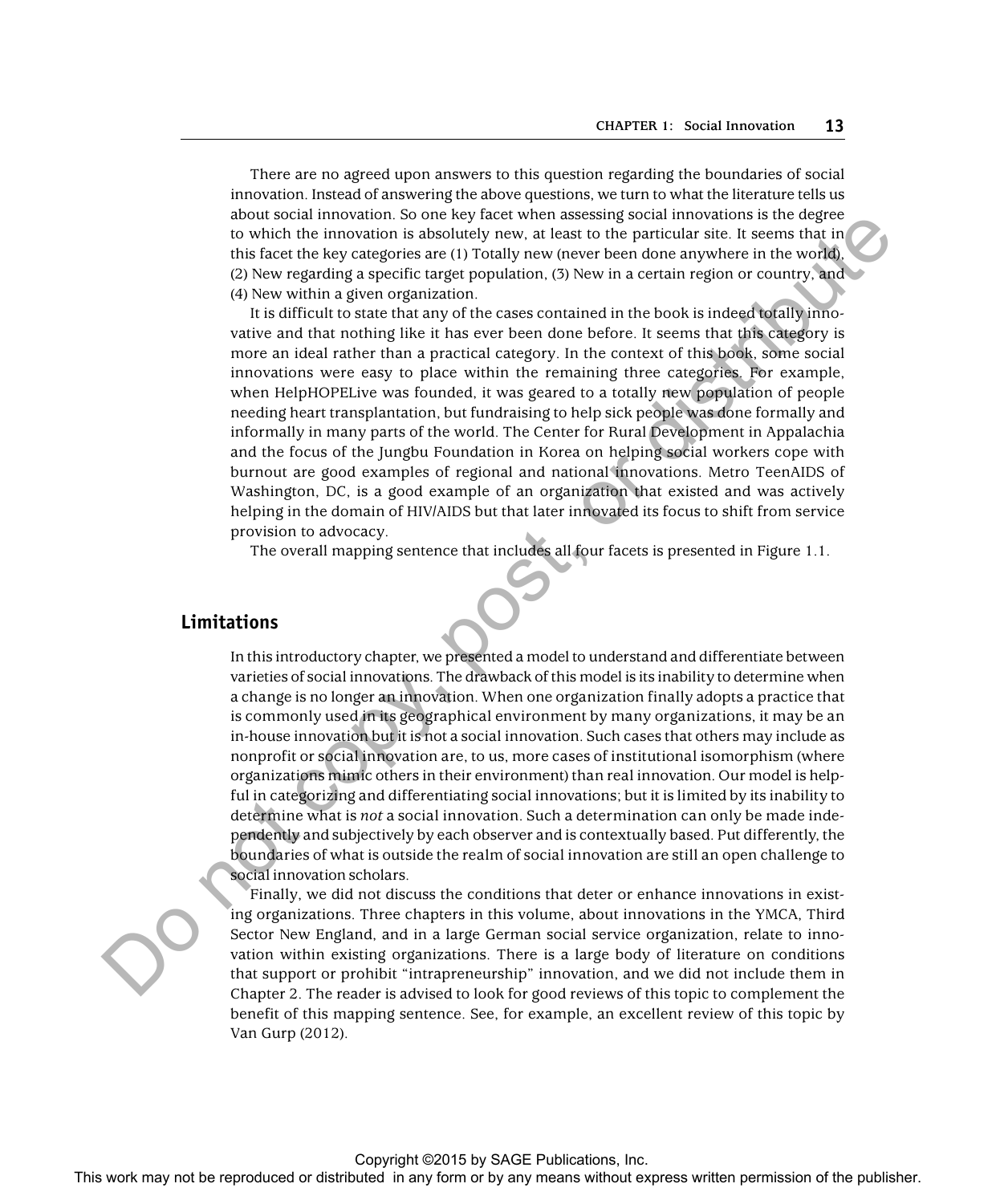### **SUMMARY AND CONCLUSIONS**

There is no doubt that both social innovation and social entrepreneurship are two concepts in vogue. Directors of public benefit nonprofits are expected to possess the ability to innovate and the relevant style of leadership that is associated with it. While we noted that many organizations should not seek innovation simply for the sake of innovation, but rather in accordance with their mission, we also acknowledge that innovation is hard to define and thus hard to explain or teach. Yet progress is predicated on social innovation, and to be able to assess what is and what is not social innovation and to be able to compare various social innovations, we introduced the logic of mapping sentences. There is no double that both may not be related any form or by any first in any form or by any means with the reproduced or by any means with the publisher. The publisher is not be reproduced in any form or by any first i

Mapping sentences are logical tools used to bring a sense of order to a field of study that is complex and hard to understand systematically. We use the mapping sentence here in an experiential manner, and we do not test it empirically. It is our hope that when readers encounter a social innovation, they will form a specific and relevant mapping sentence for that nonprofit organization's social innovation. By applying four key facets, with each consisting of four to six categories, and organizing them as a logical sentence, we prepare future discussions of social innovation to be more precise and introduce the possibility for various social innovations to be compared.

## **REFERENCES**

- Amabile, T. M., Conti, R., Coon, H., Lazenby, J., & Herron, M. (1996). Assessing the work environment for creativity. *Academy of Management Journal, 39*(5), 1154–1184.
- Anheier, H. K., & Leat, D. (2006). *Creative philanthropy*. London, United Kingdom: Routledge.
- Bergling, B. M. (1999). Extending facet design to such complex psychological structures as Piaget's theory. *Quality and Quantity, 33*(10), 13–26.
- Borins, S. (Ed.). (2008). *Innovations in government: Research, recognition, and replication*. Washington, DC: Brookings Institution Press.
- Center for Social Innovation at The Stanford University Graduate School of Business. (2014). *Social innovation*. Retrieved from http://csi.gsb.stanford.edu/social-innovation
- Cnaan, R. A., & Amrofell, L. M. (1995). Mapping volunteer activity. *Nonprofit and Voluntary Sector Quarterly, 23*(4), 335–351.
- Crossan, M. M., & Apaydin, M. (2010). A multi-dimensional framework of organizational innovation: A systematic review of the literature. *Journal of Management Studies, 17*(6), 1154–1191.
- Damanpour, F. (1991). Organizational innovation: A meta-analysis of effects of determinants and moderators. *Academy of Management Journal, 34*(3), 555–590.
- Damanpour, F., & Schneider, M. (2008). Characteristics of innovation and innovation adoption in public organizations: Assessing the role of managers. *Journal of Public Administration Research and Theory, 19*(3), 495–522.
- Dimaggio, P. (1995). Comments on "What theory is not?" *Administrative Science Quarterly, 40*(3), 391–397.
- Dodgson, M. (2011). Exploring new combinations in innovation and entrepreneurship: Social networks, Schumpeter, and the case of Josiah Wedgwood (1730–1795). *Industrial and Corporate Change, 20*, 1119–1151.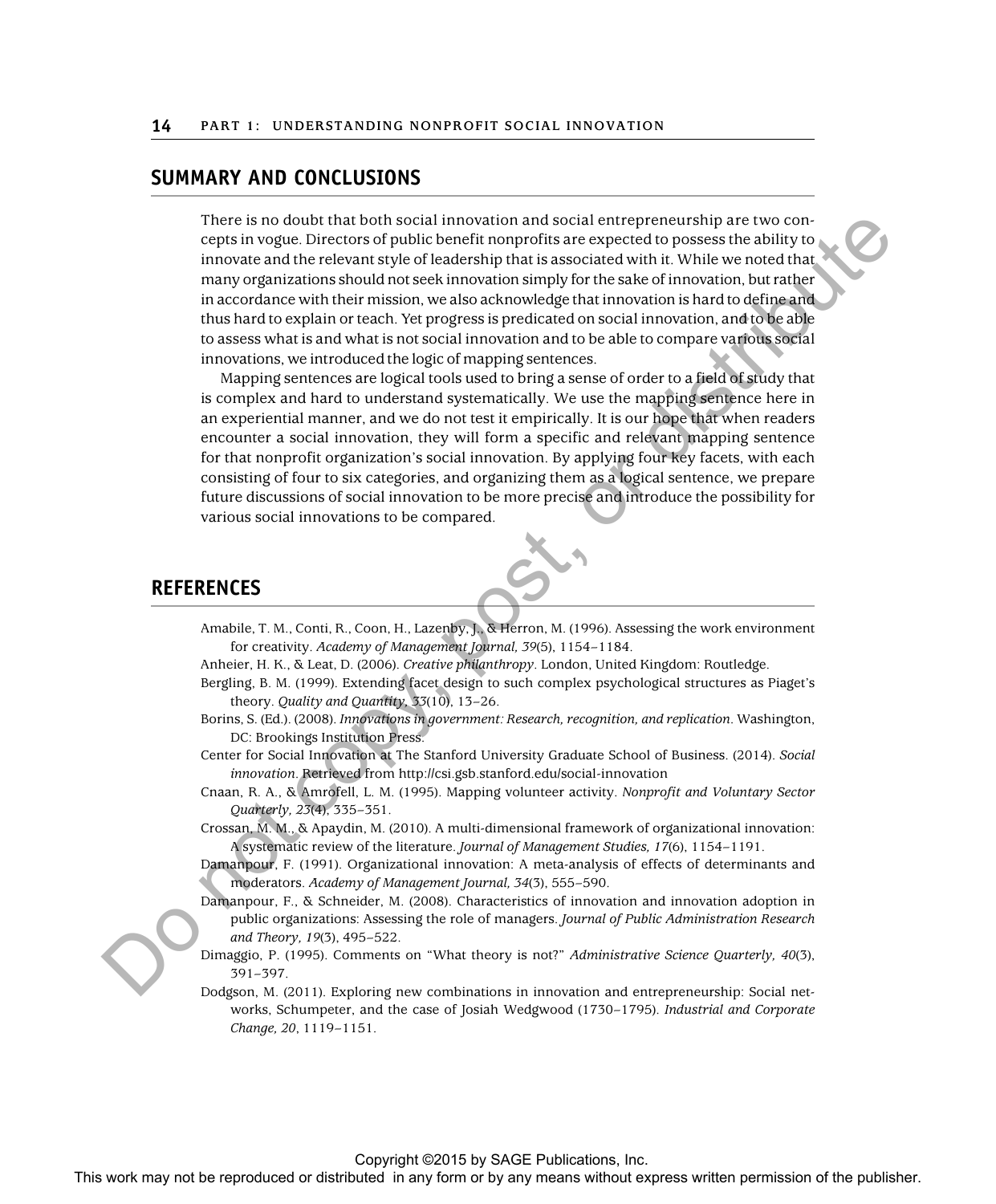- European Union. (2012). *Strengthening social innovation in Europe: Journey to effective assessment and metrics*. Retrieved from http://ec.europa.eu/enterprise/policies/innovation/files/socialinnovation/strengthening-social-innovation\_en.pdf
- Guttman, L. (1959). A structural theory for intergroup beliefs and action. *American Sociological Review, 24*, 318–328.
- Guttman, L. (1965). A faceted definition of intelligence. *Scripta Hierosolymitana: Studies in Psychology* (pp. 166–181). Jerusalem, Israel: The Hebrew University.
- Guttman, L., & Levy, S. (1991). Two structural laws for intelligence tests. *Intelligence, 15*(1), 79–103.
- Guttman, R., Goldschmidt, N., & Fischbein, S. (1997, September 22–24). How school children perceive their family environment: Using DISCO to compare twins with singletons, Jerusalem with kibbutz children. In *Proceedings of the Sixth International Facet Theory Conference* (pp. 85–94). Liverpool, United Kingdom. Commany, 1, (1997), A working the reproduced or distributed in any means which in a statistical or distribution or distribution of the publisher of the publisher of the publisher of the publisher of the publisher of the p
	- Hull, C. E., & Lio, B. H. (2006). Innovation in non-profit and for-profit organizations: Visionary, strategic and financial considerations. *Journal of Change Management, 6*(1), 53–65.
	- Independent Sector. (2012). Scope of the nonprofit sector. Retrieved from http://www.independentsector .org/scope\_of\_the\_sector#sthash.pVzmnQZf.dpbs
	- Johns Hopkins University, Center for Civil Society Studies. (2010). *Nonprofits, innovation and performance measurement: Separating fact from fiction*. Baltimore, MD: Author.
	- Levy, S. (1976). Use of mapping sentence for coordinating theory and research: A cross-cultural example. *Quantity and Quality, 10*, 117–125.
	- Levy, S., & Sabbagh, C. (2008). The wellbeing of the self's personality: A structural analysis. *Social Indicators Research, 89*, 473–485.
	- McCraw, T. K. (2010). *Prophet of innovation: Joseph Schumpeter and creative destruction.* Cambridge, MA: Harvard University Press.
	- Murray, R., Caulier-Grice, J., & Mulgan, G. (2010). *The open book of social innovation*. London, United Kingdom: The Young Foundation.
	- OECD & Eurostat. (2005). *Oslo manual: Guidelines for collecting and interpreting innovation data* (3rd ed.). Paris, France: OECD. Retrieved from http://www.oecd.org/sti/oslomanual
	- Oldham, G. R., & Cumming, A. (1996). Employee creativity: Personal and contextual factors at work. *Academy of Management Journal, 39*(3), 607–634.
	- Osborne, S. (1998). Naming the beast: Defining and classifying service innovations in social policy. *Human Relations, 51*(9), 1133–1154.
	- Osborne, S. (2002). The voluntary sector in the UK: Key trends and emerging issues. *Nonprofit Review, 2*, 11–21.
	- Osborne, S. P., & Brown, L. (2011). Innovation, public policy and public services delivery in the UK: The word that would be king? *Public Administration, 89*(4), 1335–1350.
	- Osborne, S., McLaughlin, K., & Chew, C. (2008). The once and future pioneers? The innovative capacity of voluntary organizations and the provision of public services: A longitudinal approach. *Public Management Review, 10*(1), 51–70.
	- Phillis, J. A., Jr., Deiglmeier, K., & Miller, D. T. (2008, Fall). Rediscovering social innovation. *Stanford Social Innovation Review, 6*(4), 36.
	- Pol, E., & Carroll, P. (2006). *An introduction to economics with an emphasis on innovation*. London, United Kingdom: Thomson.
	- Schumpeter, J. A. (1912). *Theorie der wirtschaftlichen Entwicklung*. Berlin, Germany: Duncker und Humbolt.
	- Schutz, W. (1992). Beyond FIRO-B—Three new theory-derived measures—Element B: Behavior, element F: Feelings, element S: Self. *Psychological Reports, 70*, 915–937.